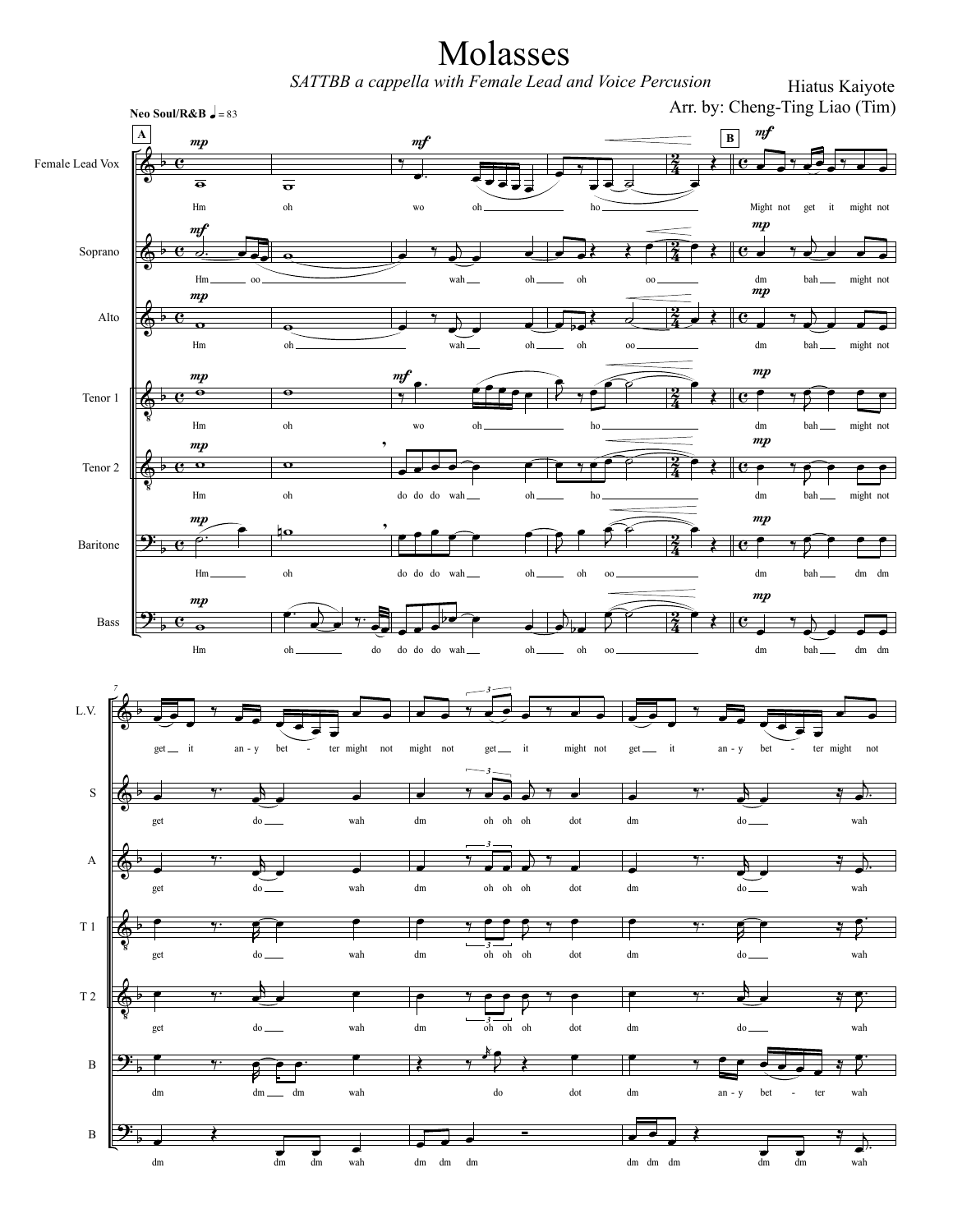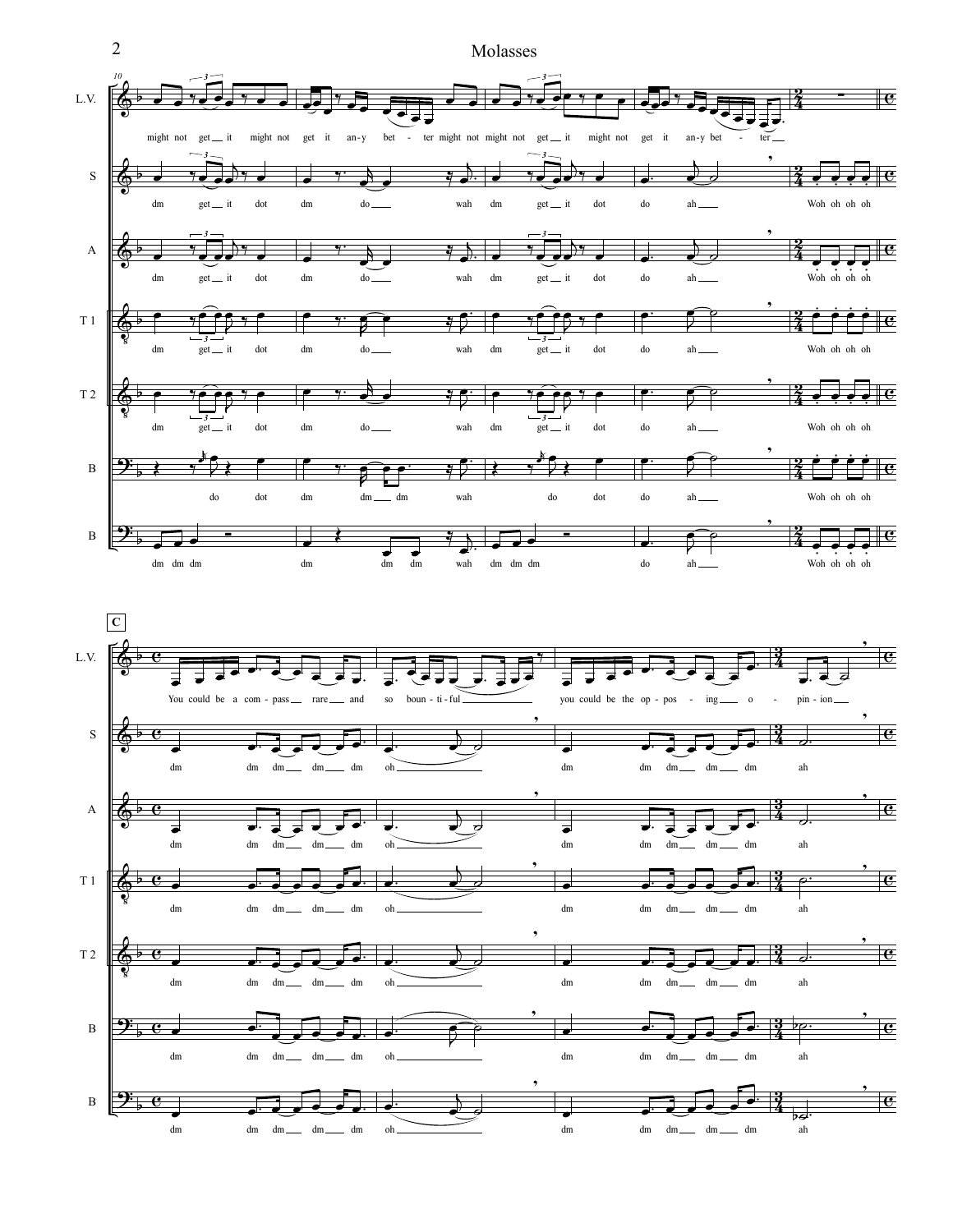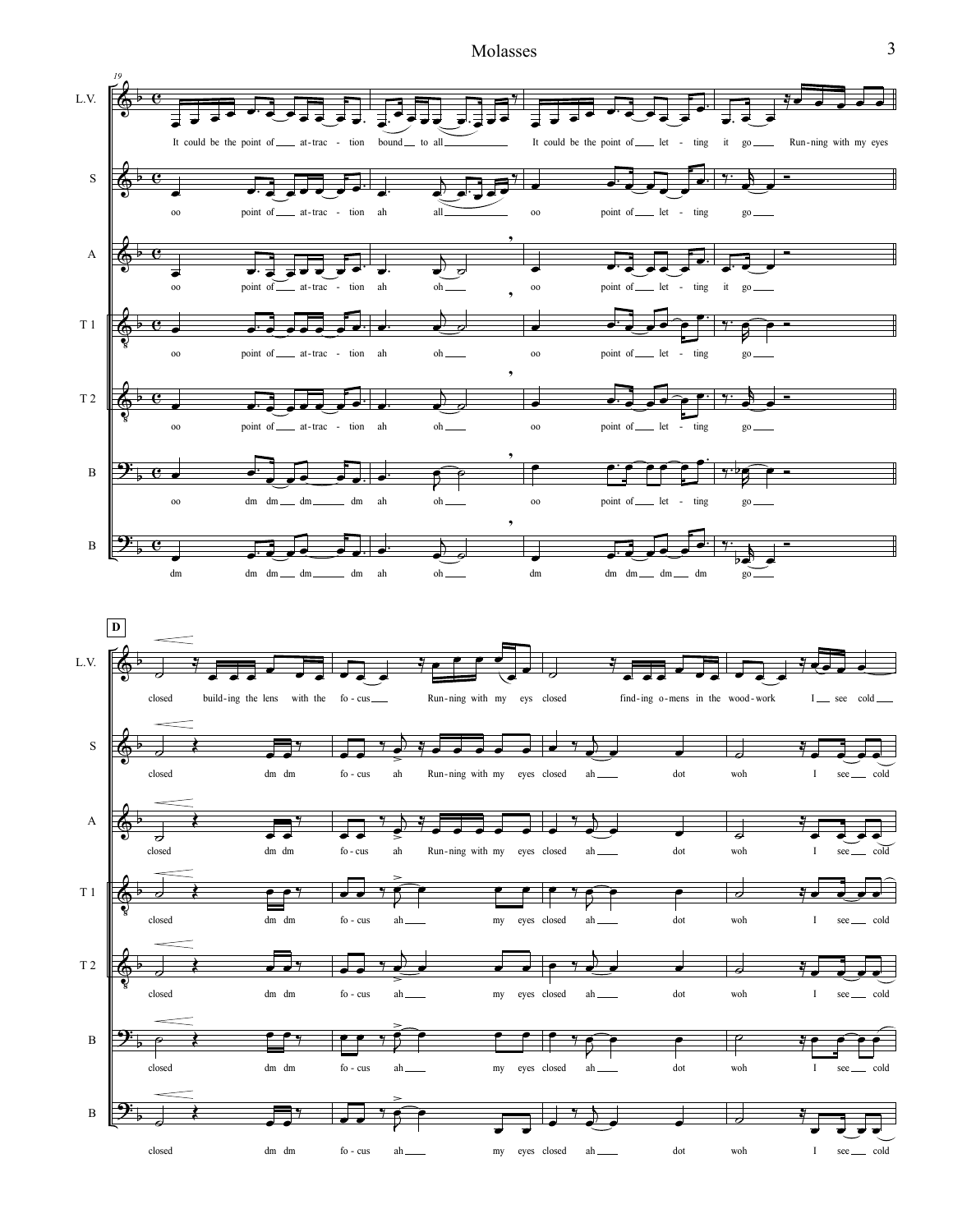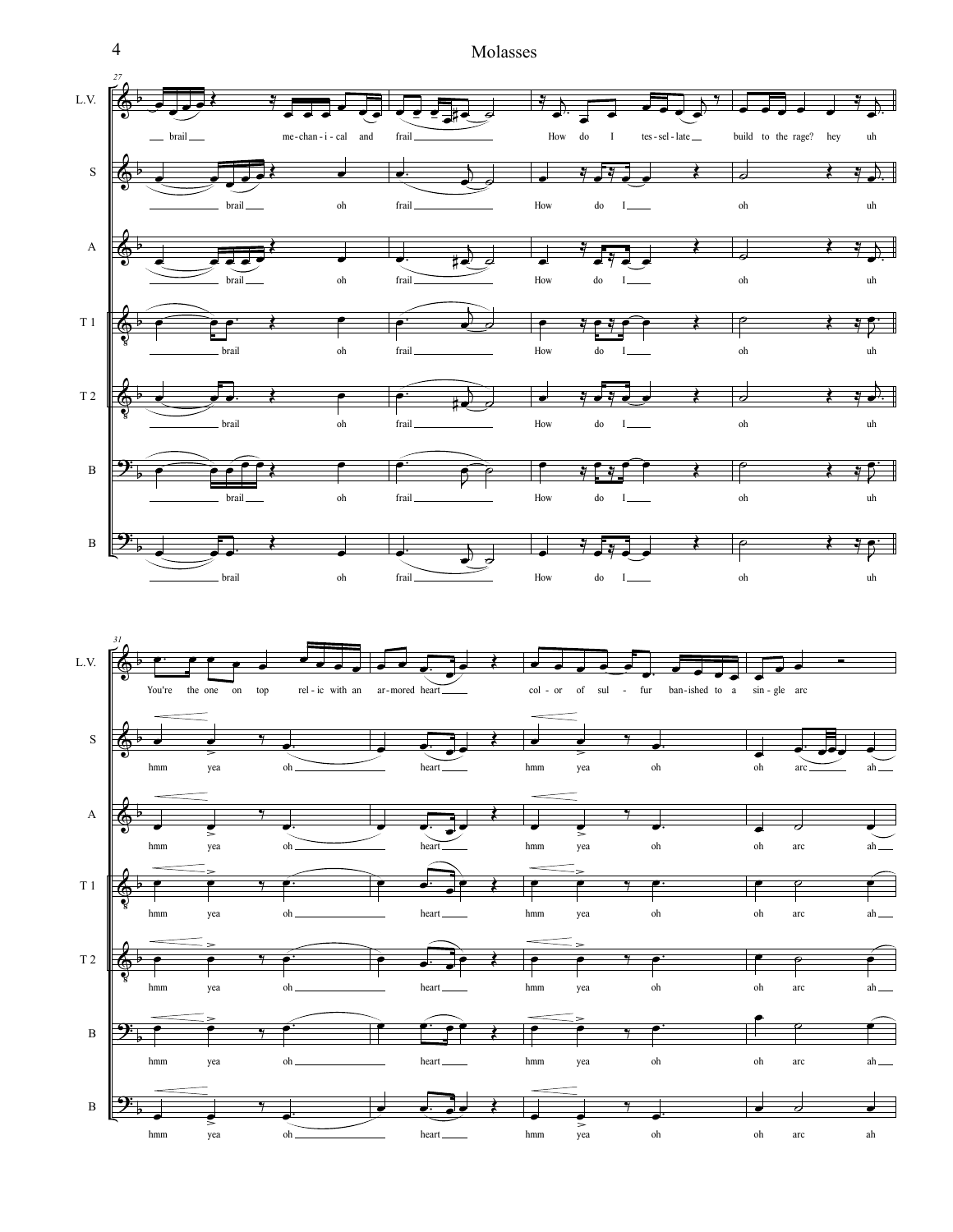Molasses 5

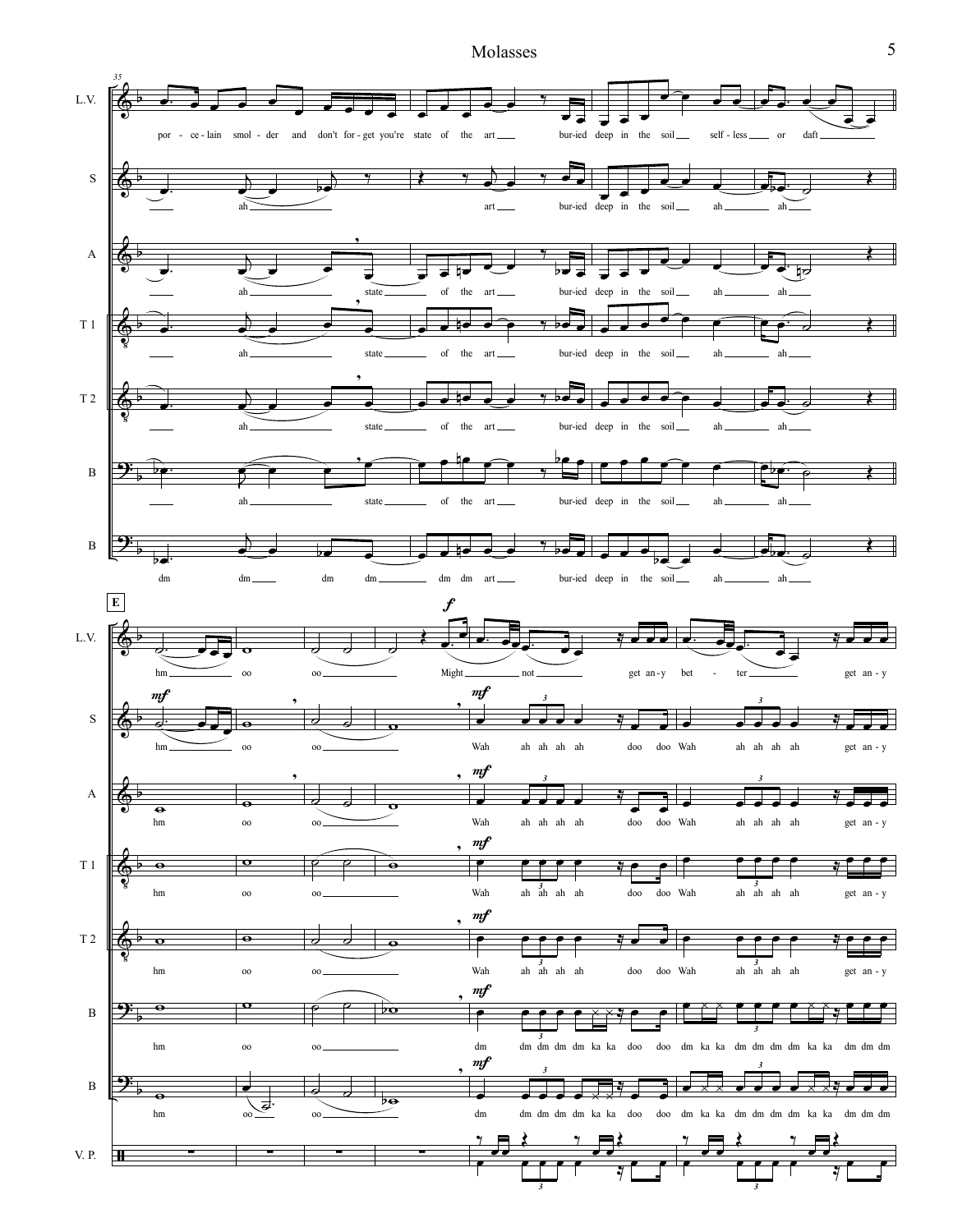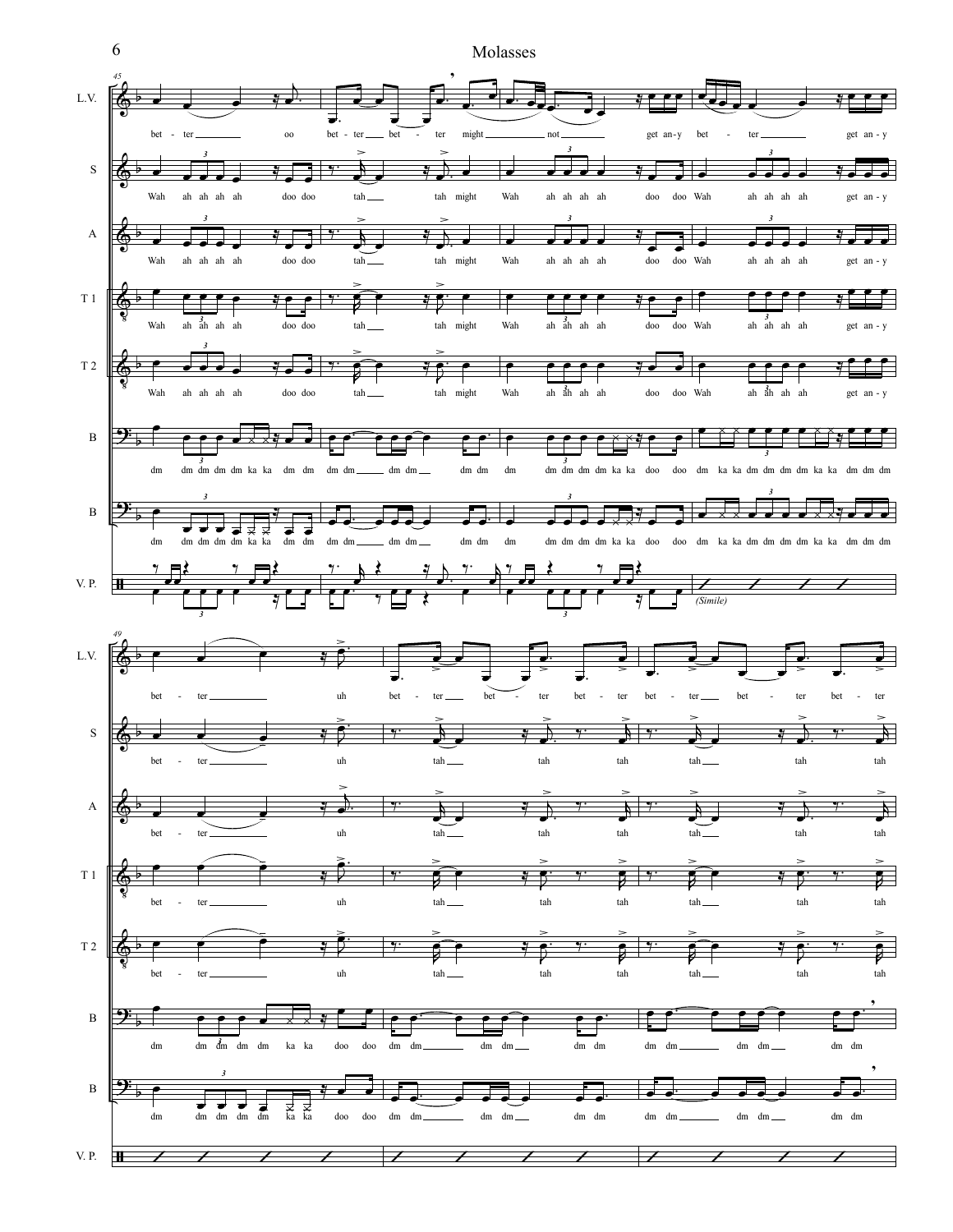Molasses 7